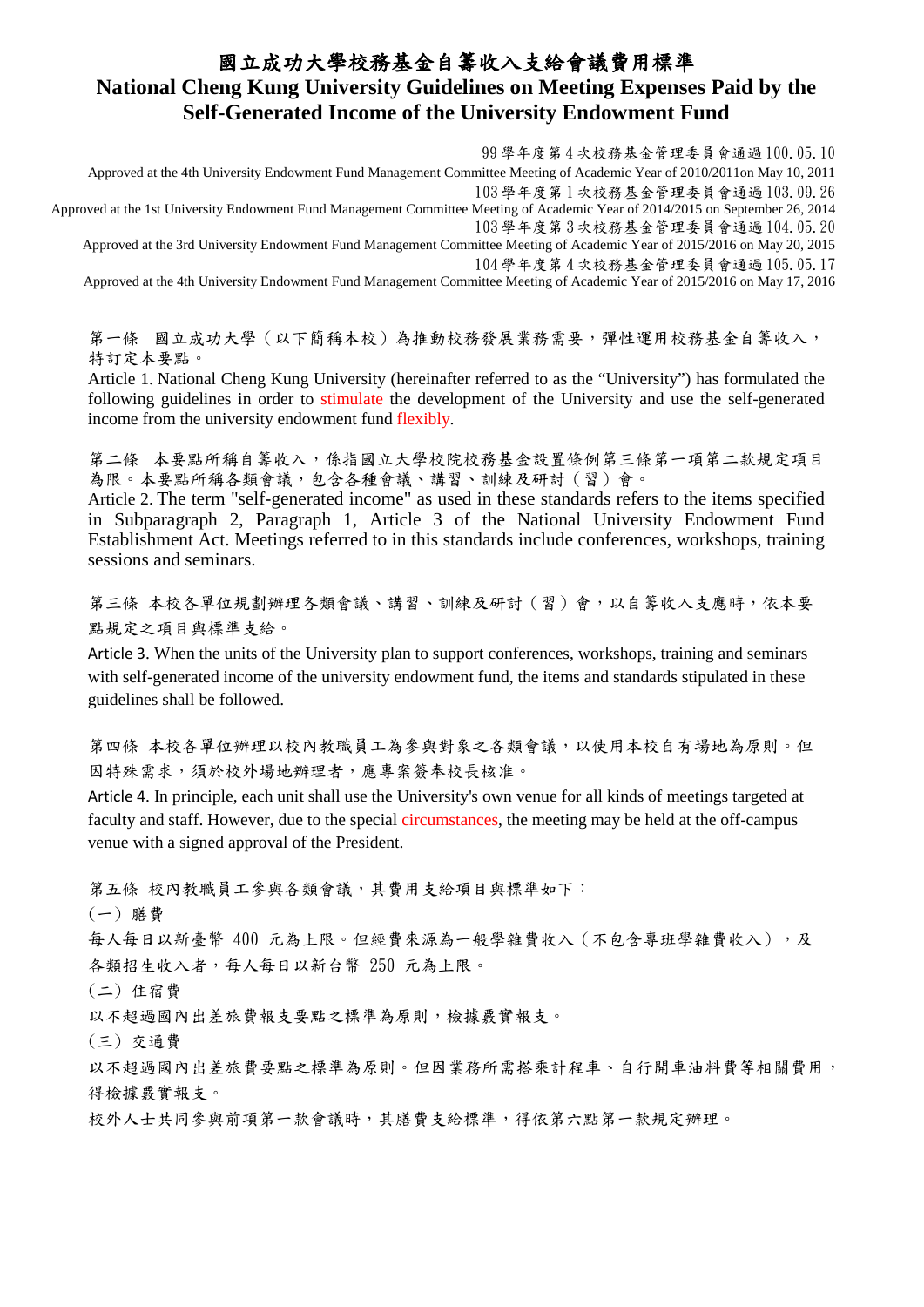Article 5. The standards of expenses for faculty and staff to participate in meetings are as follows: (1) Meals

Capped at NT\$400 per person per day. However, if the funds are from general tuition and fees (excluding tuition and fees for specialized classes) and other enrollment income, the maximum limit is NT\$250 per person per day.

(2) Accommodation

In principle, the Standard of Reimbursement for Domestic Travel Expenses shall be followed. The receipt should be submitted for reimbursement.

(3) Transportation

In principle, the Standard of Reimbursement for Domestic Travel Expenses shall be followed. However, relevant expenses such as taxi fare and fuel charge for self-driving that are required by professional work may be reported and paid with receipts attached.

The payment standard for people who are not affiliated with the University to participate in the meeting referred to in the first subparagraph of the preceding paragraph shall be handled in accordance with Point 6 (1).

第六條 校外人士參與各類會議,其費用支給項目與標準如下:

(一) 膳費:

1.辦理一般性各類會議、講習、訓練及國內研討(習)會,每人每日膳費以新台幣(以下同)800 元為上限。但經費來源為一般學雜費收入(不包含專班學雜費收入),及各類招生收入者,每人每 日以 500 元為上限。

2. 辦理國際性會議、研討會,每人每日膳費以 1,500 元為上限。

(二) 住宿費:

1. 辦理一般性各類會議、講習、訓練及國內研討(習)會,每人每日住宿費以 2,500 元為上限。

2. 辦理國際性會議、研討會,每人每日住宿費以4,000元為上限,實報實銷。

Article 6. The standards of expenses for off-campus participants are as follows: (1) Meals

a. For general conferences, workshops, training sessions and domestic seminars, the daily meal expenses per person are capped at NT\$800. However, if the funds are from general tuition and fees (excluding tuition and fees for special classes) and other enrollment income, the upper limit is NT\$500 per person per day.

b. The daily meal expenses for international conferences and seminars are capped at NT\$1,500 per person.

(2) Accommodation:

a. The daily accommodation fee for general conferences, workshops, training sessions and domestic seminars is capped at NT\$2,500 per person.

b. For international conferences and seminars, the daily accommodation fee is limited to NT\$ 4,000 per person, which is reimbursed on actual expense.

第七條 除本要點所訂之支給項目外,本校各單位另支給校外顧問、專家及學者其他酬勞者,其支 付費用總額不得超出行政院所定各機關聘請國外顧問、專家及學者來臺工作期間支付費用最高標準 表規定。

Article 7. Except for the items specified in these guidelines, the total amount of fees paid by the units of the University to external consultants, experts and scholars shall not exceed the Executive Yuan Maximum Standard Table of Fees paid to foreign consultants, experts and scholars during their employment in Taiwan.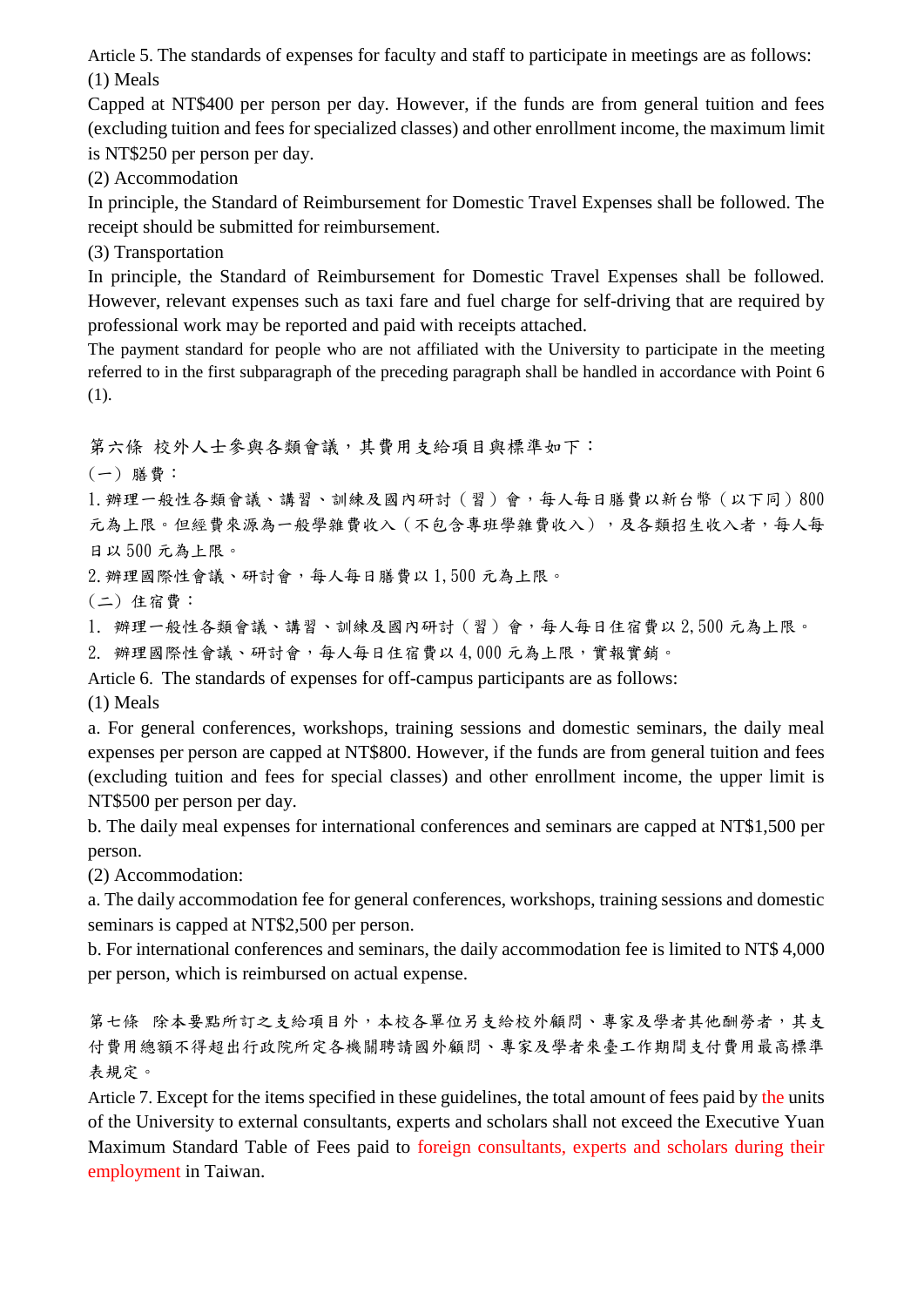第八條 各項會議相關課程與活動之規劃及安排,應依所定目標與實際需求,力求嚴謹及核實。 Article 8.The planning and arrangement of courses and activities related to the meeting should be prudent and rigorous according to the objectives and practical needs.

第九條 經費申請及核銷規定:

(一)申請程序:填具「國立成功大學自籌收入支給各類會議費用申請表」,經單位一級主管核准後 辦理。但因情形特殊,逾第五點或第六點支給標準者,應先簽奉校長核准辦理。 (二)核銷:

1.專題研究案之計畫核定清單或預算表中,有明列餐費項目者,得依本要點規定辦理。但經費補助 或委辦機關(構)另有規定者,從其規定。

2.經費核銷時,應一併檢附「國立成功大學自籌收入支給各類會議費用申請表」或奉准簽呈影本。 Article 9. Provisions on application and reimbursement of funds:

(1) Application procedures:

Fill in the application form of "National Cheng Kung University Application Form of Meeting Expenses Paid by the Self-Generated Income of the University Endowment Fund". If the payment applied exceeds Point 5 or Point 6 of these guidelines due to special circumstances, the President shall first sign for approval.

(2) Reimbursement:

a. If meal expenses are specified in the approved list or budget table of the research proposal, the provisions of these guidelines may be followed. Unless otherwise provided by the funding or commission parties, such provision shall prevail.

b. When the funds are reimbursed, a copy of the "National Cheng Kung University Application Form of Meeting Expenses Paid by the Self-Generated Income of the University Endowment Fund" or the approval should be attached.

第十條 本校各單位向校外機關 (構)申請經費,補助辦理各類會議、講習、訓練及研討(習)會 者,其經費編列與執行,準用本要點規定。但補助機關(構)對補助經費支給項目與標準,另有規定 者,從其規定。

Article 10. These guidelines apply to the budgeting and implementation of all kinds of conferences, workshops, training and seminars when the unit of the University applies for funds and subsidies from off-campus institutions. However, if there are other provisions made by the subsidizing parties on the items and standards of subsidizing funds, such provisions shall prevail.

第十一條 本要點經校務基金管理委員會通過後實施,修正時亦同。

Article 11. These guidelines shall be implemented after being approved by the University Endowment Fund Management Committee and shall be amended in the same manner.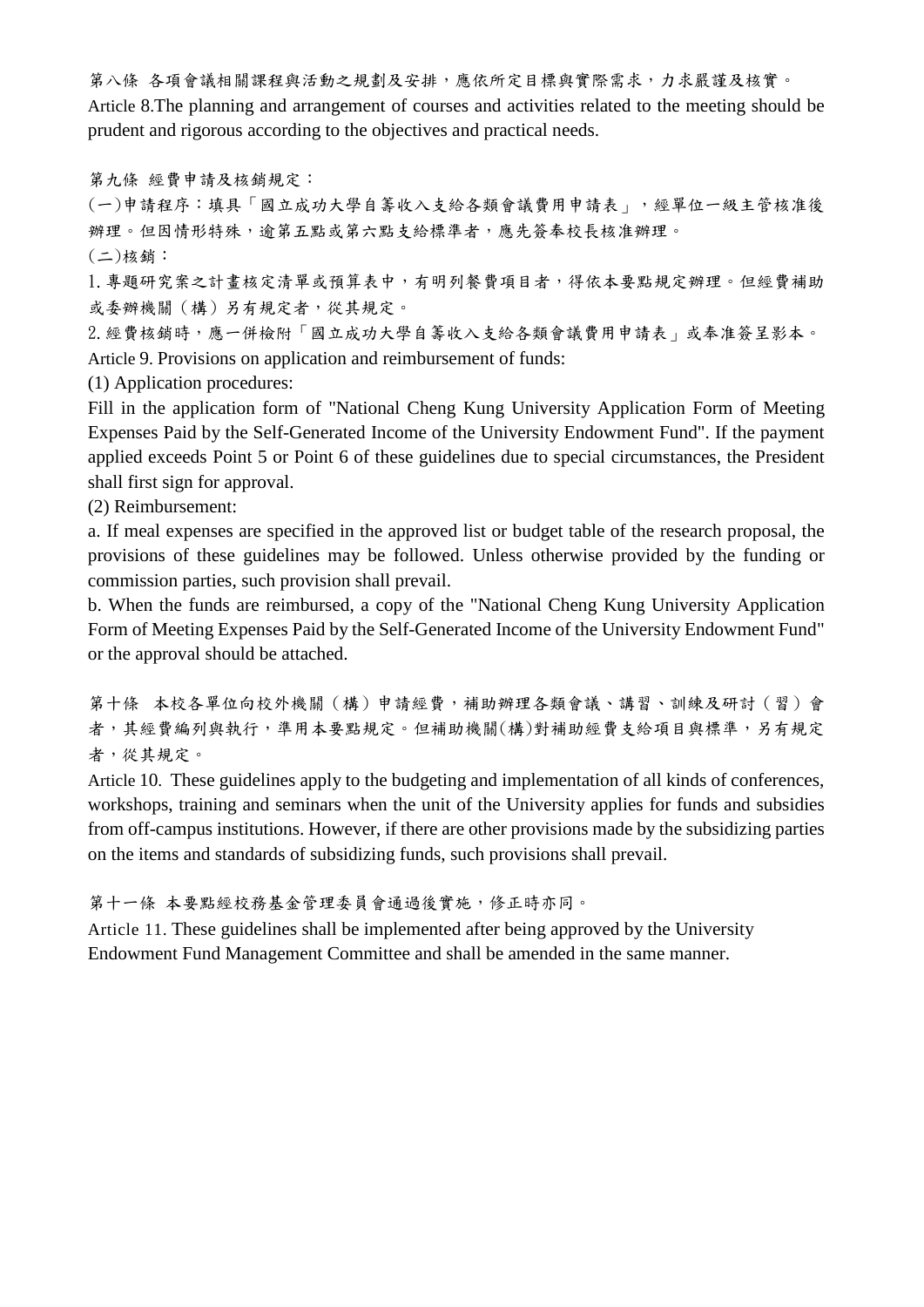## 國立成功大學自籌收入支給各類會議費用申請表

**NCKU Application Form of Meeting Expenses Paid by the Self-Generated Income of the University Endowment**

|                                       | <b>Applicant Unit:</b>                                                                                                                                                                                                                                                                                                                                                                                                                                                                                                                                                                                                                                                                                                                                                                                                                                                                                                                                                                                                                                                                                                                                                                                                                                                                                                                                                                                                                                                                                                                                                                                                                                |            |                          |
|---------------------------------------|-------------------------------------------------------------------------------------------------------------------------------------------------------------------------------------------------------------------------------------------------------------------------------------------------------------------------------------------------------------------------------------------------------------------------------------------------------------------------------------------------------------------------------------------------------------------------------------------------------------------------------------------------------------------------------------------------------------------------------------------------------------------------------------------------------------------------------------------------------------------------------------------------------------------------------------------------------------------------------------------------------------------------------------------------------------------------------------------------------------------------------------------------------------------------------------------------------------------------------------------------------------------------------------------------------------------------------------------------------------------------------------------------------------------------------------------------------------------------------------------------------------------------------------------------------------------------------------------------------------------------------------------------------|------------|--------------------------|
| 事由                                    |                                                                                                                                                                                                                                                                                                                                                                                                                                                                                                                                                                                                                                                                                                                                                                                                                                                                                                                                                                                                                                                                                                                                                                                                                                                                                                                                                                                                                                                                                                                                                                                                                                                       |            | <b>Application Date:</b> |
| Reason                                |                                                                                                                                                                                                                                                                                                                                                                                                                                                                                                                                                                                                                                                                                                                                                                                                                                                                                                                                                                                                                                                                                                                                                                                                                                                                                                                                                                                                                                                                                                                                                                                                                                                       |            |                          |
| 賓客姓名服務                                |                                                                                                                                                                                                                                                                                                                                                                                                                                                                                                                                                                                                                                                                                                                                                                                                                                                                                                                                                                                                                                                                                                                                                                                                                                                                                                                                                                                                                                                                                                                                                                                                                                                       |            |                          |
| 單位職稱                                  |                                                                                                                                                                                                                                                                                                                                                                                                                                                                                                                                                                                                                                                                                                                                                                                                                                                                                                                                                                                                                                                                                                                                                                                                                                                                                                                                                                                                                                                                                                                                                                                                                                                       |            |                          |
| Guest name, service<br>unit and title |                                                                                                                                                                                                                                                                                                                                                                                                                                                                                                                                                                                                                                                                                                                                                                                                                                                                                                                                                                                                                                                                                                                                                                                                                                                                                                                                                                                                                                                                                                                                                                                                                                                       |            |                          |
| 本校陪同人員姓名                              |                                                                                                                                                                                                                                                                                                                                                                                                                                                                                                                                                                                                                                                                                                                                                                                                                                                                                                                                                                                                                                                                                                                                                                                                                                                                                                                                                                                                                                                                                                                                                                                                                                                       |            |                          |
| Name of the                           |                                                                                                                                                                                                                                                                                                                                                                                                                                                                                                                                                                                                                                                                                                                                                                                                                                                                                                                                                                                                                                                                                                                                                                                                                                                                                                                                                                                                                                                                                                                                                                                                                                                       |            |                          |
| accompanying<br>University staff      |                                                                                                                                                                                                                                                                                                                                                                                                                                                                                                                                                                                                                                                                                                                                                                                                                                                                                                                                                                                                                                                                                                                                                                                                                                                                                                                                                                                                                                                                                                                                                                                                                                                       |            |                          |
| Meal 餐費                               |                                                                                                                                                                                                                                                                                                                                                                                                                                                                                                                                                                                                                                                                                                                                                                                                                                                                                                                                                                                                                                                                                                                                                                                                                                                                                                                                                                                                                                                                                                                                                                                                                                                       |            |                          |
| 住宿費                                   | NT\$                                                                                                                                                                                                                                                                                                                                                                                                                                                                                                                                                                                                                                                                                                                                                                                                                                                                                                                                                                                                                                                                                                                                                                                                                                                                                                                                                                                                                                                                                                                                                                                                                                                  | per person | 申請人<br>Applicant         |
| Accommodation                         |                                                                                                                                                                                                                                                                                                                                                                                                                                                                                                                                                                                                                                                                                                                                                                                                                                                                                                                                                                                                                                                                                                                                                                                                                                                                                                                                                                                                                                                                                                                                                                                                                                                       |            |                          |
|                                       | NT\$                                                                                                                                                                                                                                                                                                                                                                                                                                                                                                                                                                                                                                                                                                                                                                                                                                                                                                                                                                                                                                                                                                                                                                                                                                                                                                                                                                                                                                                                                                                                                                                                                                                  | per person |                          |
| 日期及地點<br>Date and place               | 經費簽註<br>Approval for funding                                                                                                                                                                                                                                                                                                                                                                                                                                                                                                                                                                                                                                                                                                                                                                                                                                                                                                                                                                                                                                                                                                                                                                                                                                                                                                                                                                                                                                                                                                                                                                                                                          |            |                          |
|                                       |                                                                                                                                                                                                                                                                                                                                                                                                                                                                                                                                                                                                                                                                                                                                                                                                                                                                                                                                                                                                                                                                                                                                                                                                                                                                                                                                                                                                                                                                                                                                                                                                                                                       |            |                          |
| 二級(系所)主管                              | 一級主管(核判)                                                                                                                                                                                                                                                                                                                                                                                                                                                                                                                                                                                                                                                                                                                                                                                                                                                                                                                                                                                                                                                                                                                                                                                                                                                                                                                                                                                                                                                                                                                                                                                                                                              |            |                          |
| Department Head                       | Executive of Administration/Academic Office                                                                                                                                                                                                                                                                                                                                                                                                                                                                                                                                                                                                                                                                                                                                                                                                                                                                                                                                                                                                                                                                                                                                                                                                                                                                                                                                                                                                                                                                                                                                                                                                           |            |                          |
| 備註                                    | (Examination and approval)                                                                                                                                                                                                                                                                                                                                                                                                                                                                                                                                                                                                                                                                                                                                                                                                                                                                                                                                                                                                                                                                                                                                                                                                                                                                                                                                                                                                                                                                                                                                                                                                                            |            |                          |
| Remark                                | 一、依「國立成功大學校務基金自籌收入支給各類會議費用標準」(下稱本標準)規定,本校各單位規劃<br>辦理各類會議、講習、訓練及研討(習)會,以校務基金自籌收入經費支應時,依下列規定標準支給。<br>In accordance with the provisions of the "National Cheng Kung University Guidelines on Meeting Expenses<br>Paid by the Self-Generated Income of the University Endowment Fund" (hereinafter referred to as the<br>Guidelines), the following standards shall be applied for conferences, workshops, training sessions and<br>seminars funded by self-generated income of the university endowment fund.<br>二、校內教職員工參與各類會議,其費用支給項目與標準如下:<br>(一)膳費:<br>每人每日以新臺幣400元為上限。但經費來源為一般學雜費收入(不包含專班學雜費收入),及各類招生收<br>入者,每人每日以新台幣250元為上限。<br>(二) 住宿費:<br>以不超過國內出差旅費報支要點之標準為原則,檢據覈實報支。<br>(三)交通費:<br>以不超過國內出差旅費要點之標準為原則。但因業務所需搭乘計程車、自行開車油料費等相關費用,得檢<br>據覈實報支。<br>1. The standards of expenses for University faculty and staff to participate in meetings are as follows:<br>$(1)$ Meals<br>Capped at NT\$400 per person per day. However, if the funds are from general tuition and fees (excluding tuition<br>and fees for specialized classes) and other enrollment income, the maximum limit is NT\$250 per person per<br>day.<br>(2) Accommodation<br>In principle, the Standard of Reimbursement for Domestic Travel Expenses shall be followed. The receipt should<br>be submitted for reimbursement.<br>(3) Transportation<br>In principle, the Standard of Reimbursement for Domestic Travel Expenses shall be followed. However, relevant<br>expenses such as taxi fare and fuel charge for self-driving that are required by professional work may be reported<br>and paid with receipts attached.<br>三、校外人士參與之會議、講習、訓練及研討(習)會,其膳宿費支給標準如下:<br>(一) 膳費: |            |                          |
|                                       | 1. 辦理一般性各類會議、講習、訓練及國內研討(習)會,每人每日膳費以新台幣(以下同)80元為上<br>限。但經費來源為一般學雜費收入(不包含專班學雜費收入),及各類招生收入者,每人每日以500元為上                                                                                                                                                                                                                                                                                                                                                                                                                                                                                                                                                                                                                                                                                                                                                                                                                                                                                                                                                                                                                                                                                                                                                                                                                                                                                                                                                                                                                                                                                                                                                  |            |                          |
|                                       | 限。                                                                                                                                                                                                                                                                                                                                                                                                                                                                                                                                                                                                                                                                                                                                                                                                                                                                                                                                                                                                                                                                                                                                                                                                                                                                                                                                                                                                                                                                                                                                                                                                                                                    |            |                          |